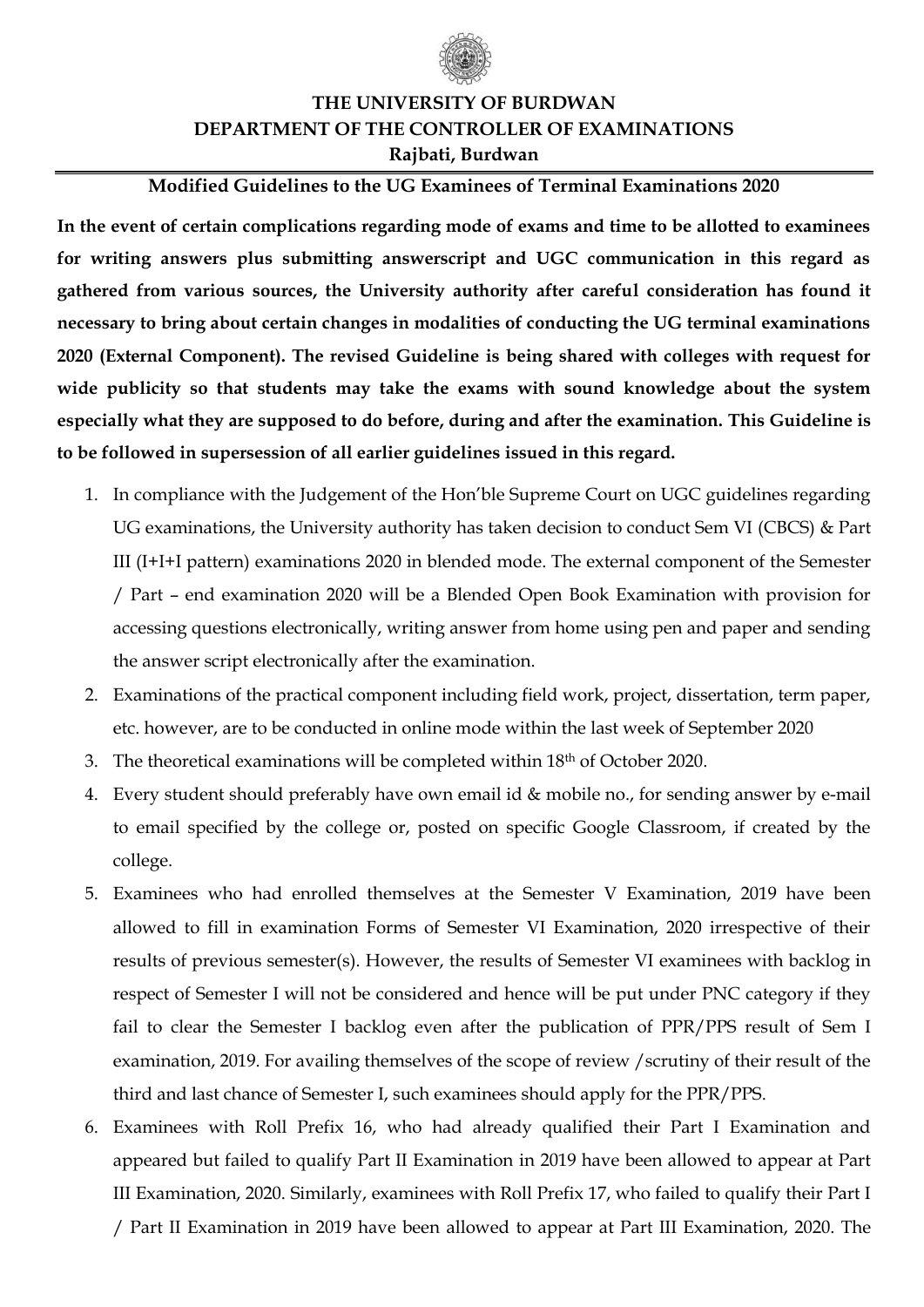result of Part III Examinations, 2020, will be considered only for those examinees who will qualify their Part I and/or Part II Examinations, 2019, as the case may be, after the publication of Results of Post Publication Review/ Post Publication Scrutiny 2019.

- 7. Due to prolonged college closure in the event of outbreak Covid 19, no student had any scope to physically attend classes in any college. So all Semester VI students may be deemed to have attended 100% classes and the highest allotted marks (5) for attendance be awarded to all examinees in C3 component.
- 8. After the end of date of form filling, in response to University notification students will have to download individual Examination Admit Card showing details of courses for which they are eligible to take their examination. Without any such valid document issued in his/her name, the examination will be treated as invalid and no result will be published for that examination. Besides, no examinee is eligible to take examination in any Subject or Course/ Paper that is not mentioned in the Admit Card. If taken, as per rule the said examination will be treated as invalid.
- 9. Soft copy of the front page of the answer script to be used for writing answers will be available at University website. The same is also be available on the website of all affiliated colleges so that examinees may download it well in advance for use. Use of the front page provided by the university is compulsory and since there is no scope of checking the information, examinees are asked to fill in the blanks like Roll number, Registration number, Course/Paper and Subject very carefully. The answerscript will be treated as incomplete without a properly filled-in front page, and is, therefore, liable to be rejected.
- 10. Each question will be 10 or 5 marks and there will be no question carrying 1 or 2 marks. The distribution of such questions will depend on the full marks of the course/paper. Softcopy of questions will be made available by the University as well as the college concerned through website at least half an hour before the commencement of the examination of each day.
- 11. As it is a *blended open book examination*, there will be no objective type question and the timing will be restricted to 2 / 3 hours as the case may be for Semester VI examinees (CBCS) and to two hours in the part system (I+I+I) irrespective of course-paper. Time for Part III examinees will be 2 hours. Therefore, Full Marks of each paper will be 50. After the examination the marks obtained will be doubled to get the full value of performance in every paper of 100 marks.
- 12. Examinees will have to submit their own hand-written answer scripts electronically to the mail id specified by the college concerned in a single pdf file (Page sequence: Front page followed by page nos 1,2,3,4...) within the stipulated time (as mentioned in the exam schedule) for each day's examination. Blind / orthopedically disabled examinees may approach the university through the college with details of their scribe for approval. The Examinees should be very much careful in typing the correct mail id (as notified by the college) while submitting the answer scripts electronically. In compliance with UGC mandate in this regard ('half an hour or